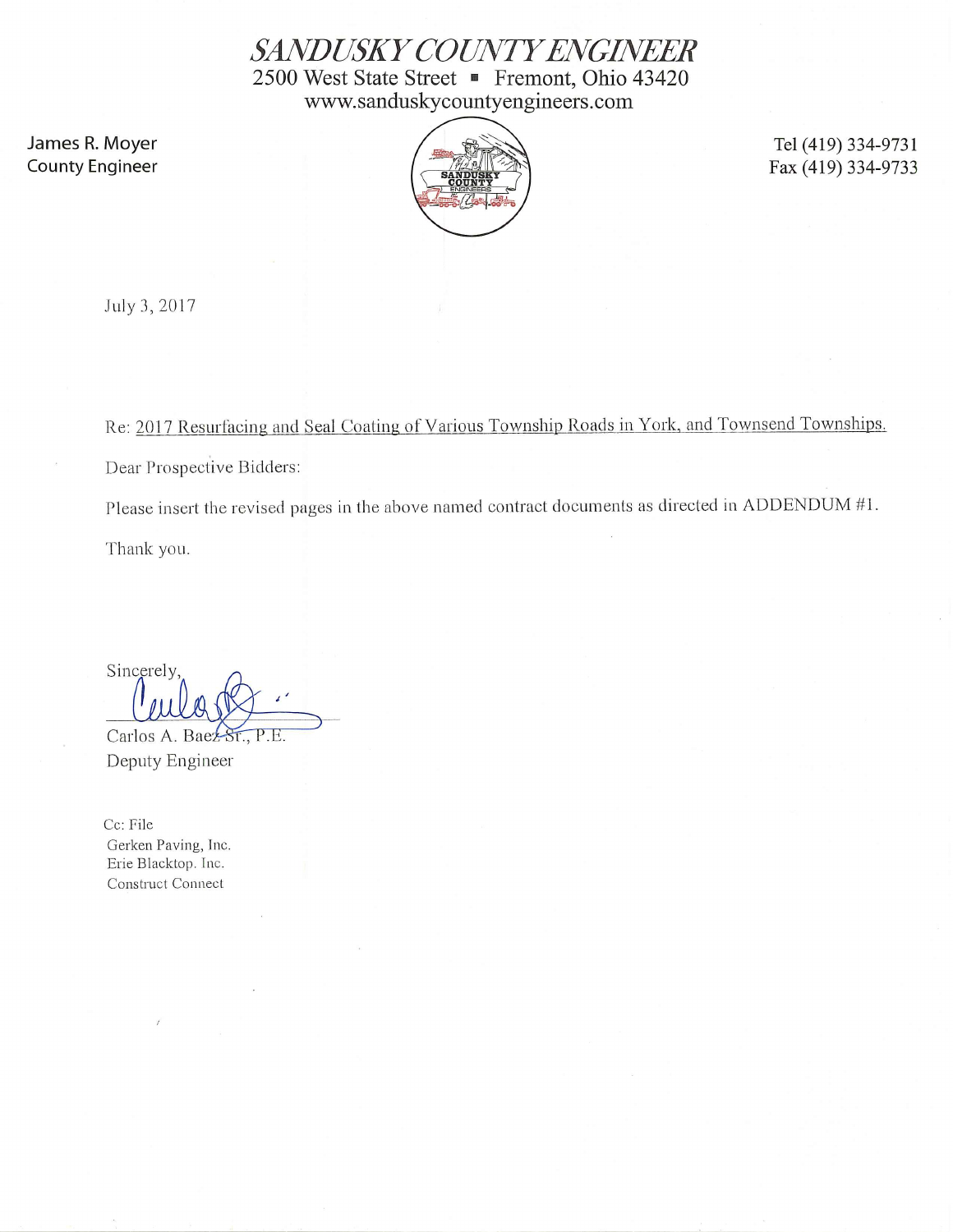## **ADDENDUM #1**

# July 3, 2017

# SANDUSKY COUNTY ENGINEERS OFFICE

# RE: 2017 Resurfacing and Seal Coating of Various Township Roads in York, and Townsend Townships – ADDENDUM #1

## Plan holders of the **2017 RESURFACING AND SEAL COATING OF VARIOUS TOWNSHIP**

**ROADS IN YORK, AND TOWNSEND TOWNSHIPS** are hereby notified of the following amendments to the Contract Documents. The following additions, alterations, deletions and/or clarifications shall be part of the Bid as much as if they were originally included in the Contract Documents. This Addendum #1 is hereby made part of the Contract Documents.

# *CONTRACT CHANGES*

1) Please insert this page, **ADDENDUM #1**, in front of the Table of Contents page.

# 2) **COMPLETION DATE**

- a) Please replace page **B-2** with the revised page **B-2a**
- b) Completion Date has changed to **October 31, 2017**

## 3) **COMPLETION DATE**

- a) Please replace page **D-4** with the revised page **D-4a**
- b) Completion Date has changed to **October 31, 2017**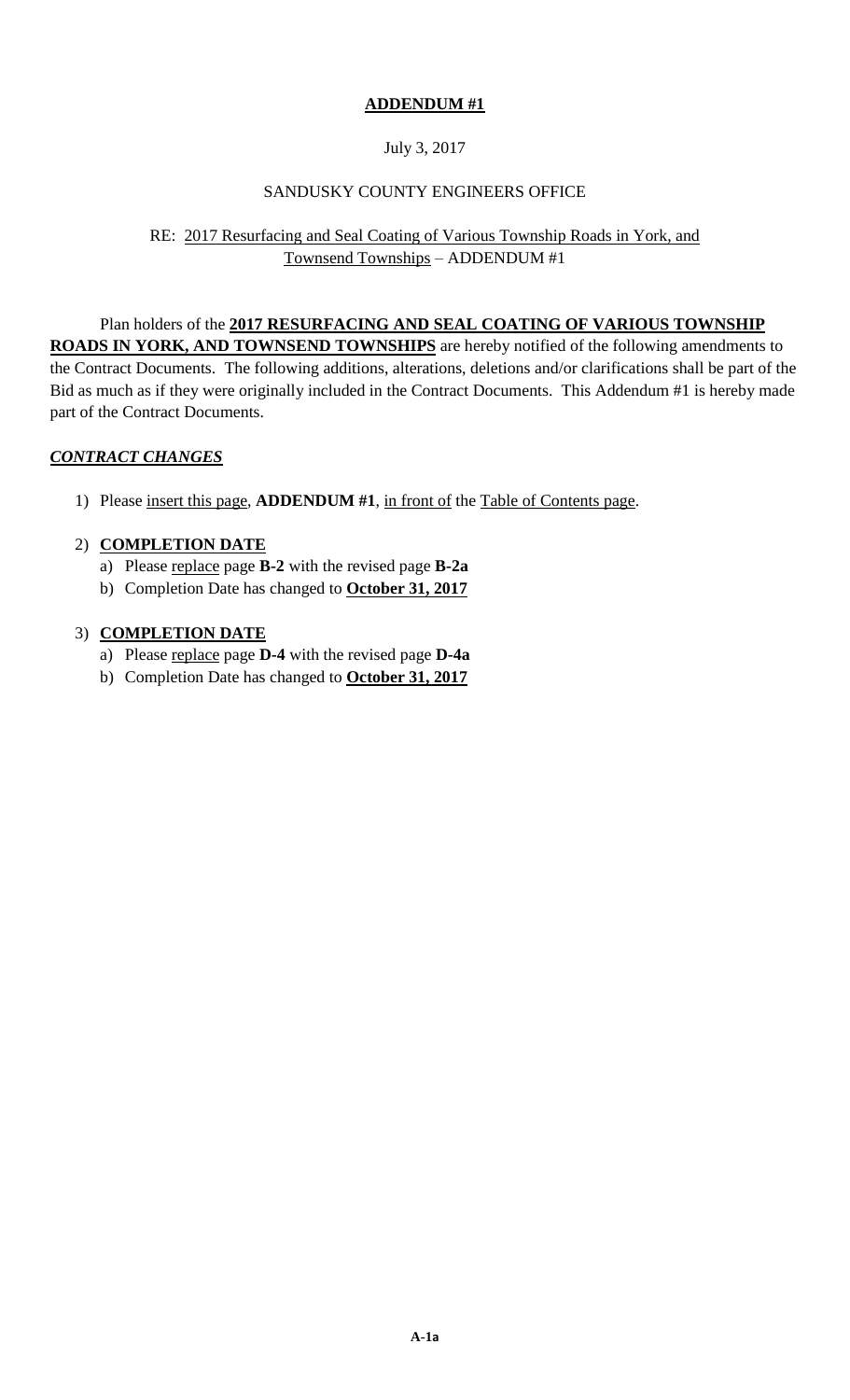# **PROPOSAL**

#### **PROJECT-** 2017 RESURFACING AND SEAL COATING OF VARIOUS TOWNSHIP ROADS IN YORK, AND TOWNSEND TOWNSHIPS, SANDUSKY COUNTY, OHIO

**PREQUALIFICATION OF BIDDERS-** The right to make such investigations as may deemed necessary to determine the ability of the bidder to perform the work reserved. The bidder shall furnish all such information and data for this purpose as requested. The right is reserved to reject any bid, if the evidence submitted by or investigation of, such bidder fails to establish that such bidder is properly qualified to carry out the obligations of the contract.

#### **COMPLETION DATE –***October 31, 2017*

#### **LABOR - MATERIAL BREAKDOWN**

In case of errors in extension or addition, the ratio between Labor and Material indicated below shall be maintained.

Amount Bid for Labor ………………………………. Amount Bid for Materials Total Amount Bid ………………………………. **(This page must be executed, in the appropriate place, prior to submission of this bid) WRITTEN CONTRACT –** On acceptance of the for said work ………… do hereby bind <u>measures</u> this ……………..day of ………………………………, 20……, to enter into a written contract with the York Township Trustees within ten days from date of the notice of award. **IF AN INDIVIDUAL, SIGN BELOW:** ……………………………………………….. ……………………………………………… **(Name) (Post Office Address) IF AN INDIVIDUAL DOING BUSINESS UNDER A TRADE NAME, SIGN BELOW:** ……………………………………………….. ……………………………………………… **(Trade Name) (Post Office Address)** ………………………………………**Sole Owner By**………………………………………………. **IF A PARTNERSHIP, SIGN BELOW:** ……………………………………………… ……………………………………………… **(Post Office Address) By**…………………………………………... ……………………………………………… ………………………………………………. **(Partner) (Post Office Address)** ……………………………………………… ………………………………………………. **(Partner) (Post Office Address)** ……………………………………………… ………………………………………………. **(Partner) (Post Office Address) IF A CORPORATION, SIGN BELOW:** ………………………………………………. **(Name of Corporation)**

> **By** ………………………………………………………………….. **(Signature)** ……………………………………………………..

**Incorporated under the laws of the State of** …………………………

 **(Title of Officer Signing**